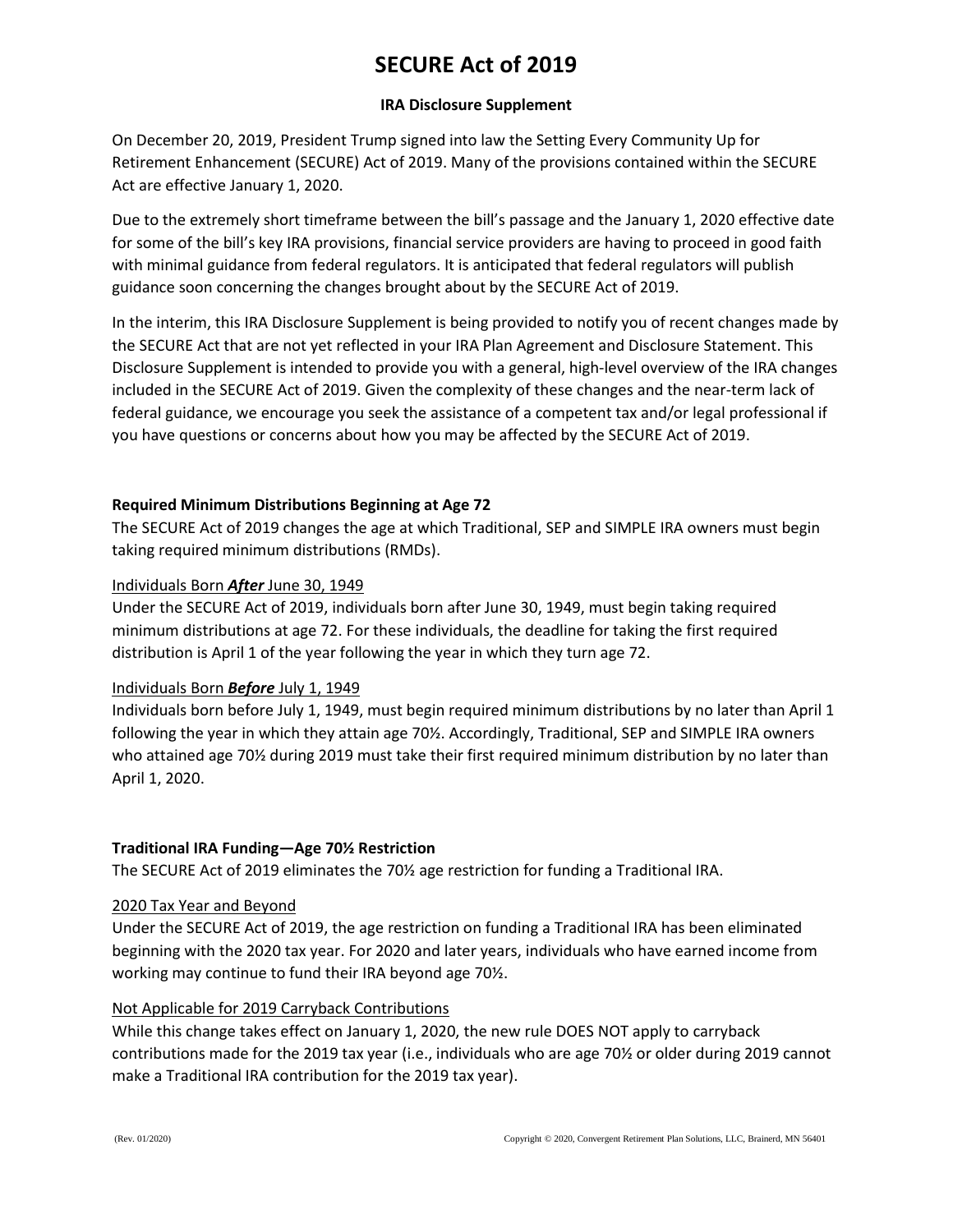# **Penalty-Free IRA Withdrawals for Certain Births/Adoptions**

While taxable IRA withdrawals taken prior to age 59½ are typically subject to the IRS early withdrawal penalty, certain exceptions exist. Beginning January 1, 2020, a new penalty exception allows certain qualifying individuals to withdraw up to \$5,000 from an IRA (or other tax-qualified savings plan) before age 59½ in the case of a qualifying birth or qualifying adoption.

# Qualified Birth or Adoption Distribution

To be considered a "Qualified Birth or Adoption Distribution", the distribution must be taken during the 1-year period beginning on the date on which a child of the individual is born or on which the legal adoption of an eligible adoptee is finalized.

#### \$5000 Limit

The maximum amount any one individual can claim as a Qualified Birth or Adoption Distribution with respect to one child or one eligible adoptee is \$5,000, regardless of the number of IRAs and/or employer-sponsored retirement plans he/she owns.

#### Eligible Adoptee

Under the new penalty exception, the term "Eligible Adoptee" generally means any individual who has not attained age 18 or is physically or mentally incapable of self-support.

#### Rollover Option

In addition to claiming an exemption from the 10% early withdrawal penalty, individuals who take a Qualified Birth or Adoption Distribution have the option to recontribute (i.e., roll over) the distribution back into an IRA in the future.

# **Accelerated Withdrawals for IRA Beneficiaries**

Effective for deaths occurring on or after January 1, 2020, the SECURE Act of 2019 changes the withdrawal options for many nonspouse IRA beneficiaries. Under the SECURE Act of 2019, nonspouse beneficiaries of IRA owners who pass away on or after January 1, 2020, must generally withdraw all inherited IRA assets by December 31 of the year containing the tenth anniversary of the IRA owner's death.

# Exceptions for Spousal Beneficiaries

The options available to spousal IRA beneficiaries are relatively unchanged under the SECURE Act. Spouse beneficiaries will still typically have the options of treating a decedent's IRA as his or her own or of taking life expectancy distributions from the inherited IRA. In addition, spouse beneficiaries will now have the option—at least in some cases—of withdrawing the proceeds from a decedent's IRA over a 10year period.

# Exceptions for Certain Nonspouse Beneficiaries

While nonspouse beneficiaries of IRA owners who pass away on or after January 1, 2020 must generally withdraw all the inherited IRA assets within 10 years, there are exceptions for certain categories of nonspouse beneficiaries: